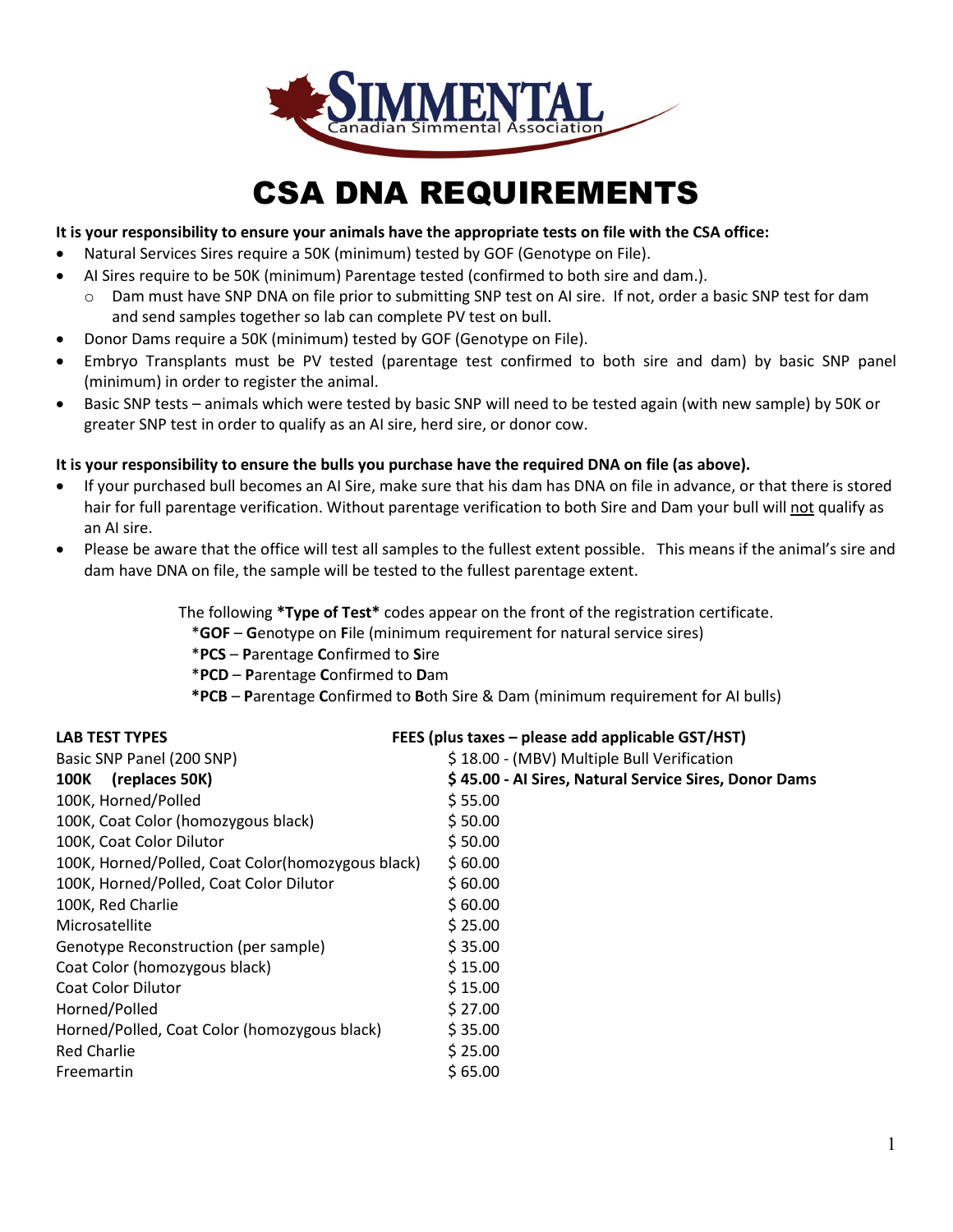

# DNA TEST REQUESTS

### Online Simmental.com Instructions

### **From the My Herd menu select My Lab – My Lab Test Requests**

- This will list all the current lab test requests that have been entered into the system either via the office or online.
- From here you can also link to the animal page to look for the results (View) link or use the (Print Kit) link to print the lab test request form.
- The list can also be filtered by entering an ID into the Quick Search box.

### **To Create a New Test Request**

- Click the Add button at the bottom of the form.
- The Add screen will let you create a lab test request on multiple animals at once, providing the same test is requested on all the animals. E.g., if you want to test 10 animals for HP, then add all 10 animals to the list using the Add animal section or just indicate one animal for a single test.
- Select the test required.
- Select the Parentage option PV, SV, etc. (It is recommended to always select PV so sample is tested to the fullest extent possible. This means if the sire and dam have DNA on file, your test will be PV verified).
	- **Natural Service Sires require a 100K test genotype on file.**
	- **AI Sires require a 100K Parentage (PV) test (confirmed to both sire and dam).**
		- o **Ensure dam has SNP DNA on file prior to submitting test on AI Sire. If not, order a basic SNP DNA test for dam and send both samples together so lab can complete PV on bull.**
	- **Donor Dams require a 100k test genotype on file.**
	- **Embryo transplant calves require a basic SNP Parentage test (confirmed to both sire and dam).**
- Select the Source of the sample. Either "Kit being sent in" or "Profile already at the lab".
- Select which account to bill (Master or Associated herds are shown).
- Click the Create Test button to create the test requests.
- Once the tests have been created the Print Forms button and the New Test button will appear. The Print Forms button allows you to print all the forms for this batch of animals in one report. If you chose to print the forms later, they can be printed individually using the Print Kit option from the previous screen (My Lab Test Requests). Ensure Lab Test forms are printed one per page.
- The New Test button allows you to start a new test.
- The Clear List button clears the animals list.
- The Exit button returns you to the My Lab Test Request screen.

**PLEASE NOTE: Contact the CSA office to order any tests not listed on the drop-down menu, including multiple sire test requests.**

### **Contact the CSA Office to order a supply of hair or blood cards, or TSU's.**

**Mail Samples with corresponding lab forms to: NEOGEN CANADA 7323 Roper Road NW Edmonton, Alberta T6E 0W4**